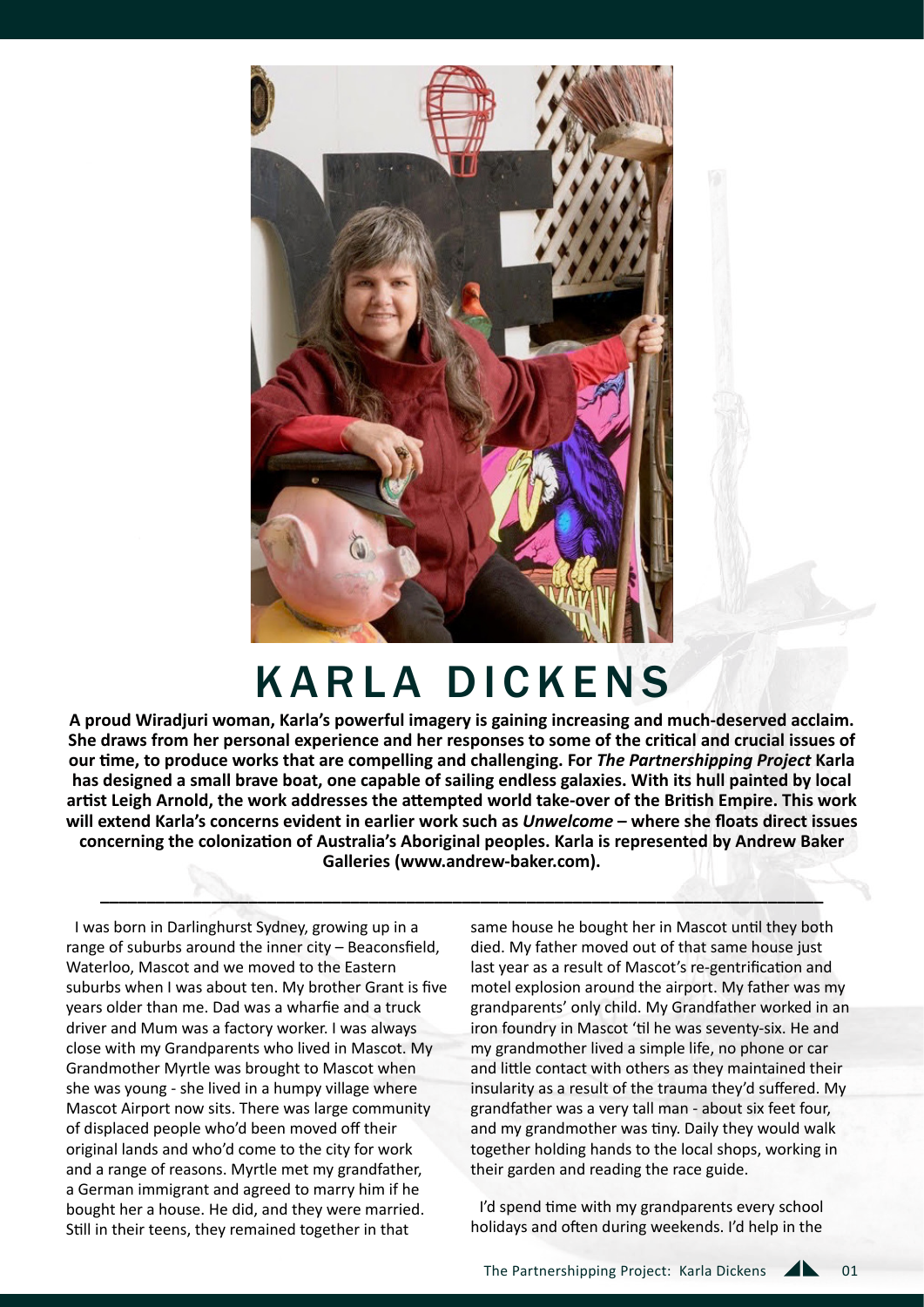garden and would help with cooking, and was always being told I was loved. They've had a huge influence on who I am – my grandfather would find stuff on the street and make things. Like him, I enjoy the tip  $-$  it's a great resource for my art and it's also my tie with him and my grandmother – the things I select even now are often things that were made and used from their time – they remind me of them – my nostalgia is based on those two people – Myrtle and Tommy.

I knew I was Aboriginal while I was growing up but nothing much was said. My grandmother was very cautious about identifying as Aboriginal – she warned me to stay out of the sun, to avoid going to the beach, and to tell people I was Italian. But there were plenty of other things going on at home and the issue of being Aboriginal was not the most pressing issue – it was simply more important to make sure there was food on the table and that we were all safe.

During my primary school years I went to Gardeners Road public school and loved it. I was class captain and house captain and school captain. I was hardworking and diligent until my teenage years. My favourite subjects – in order – were Geography, Maths and Art. I loved the geography teacher – he gave me a sense of the world outside of my own. I liked maths because I was good at it. I was always making things at home; my parents loved the way I'd keep myself entertained for hours. Cutting, pasting, reconstructing and building – all of which I found more enjoyable than the art classes at school. Things haven't changed much in that sense as I still love the same basic process of making and the solitude I find during those processes of creating.

Once I started moving towards my teen years, things changed in a big way. I became uncomfortable in my own space and moved towards a pattern of selfdestruction that included drug abuse. At the end of that period – at the age of twenty-four - I ended up in a rehabilitation centre. When I exited from that facility, I enrolled in the National Art School. I had a family and dear friends who watched over and took care of me. They were involved in the arts and it was them who recognised the passion and talent I had. Either that or they might have taken the trouble to enrol me simply because I was driving them mad. At that point my obsession for self-destruction was transformed into an obsession with making art. One of my teachers, Roy Jackson, was a practicing artist who was also a Buddhist. He had an amazing way of talking his students through the process of making art – he would recognise the kind of emotional headspace they needed to keep going forward – to take risks and to push themselves. I did well at the Art School; I lived close by at Taylor Square in a share house above a shop across from Kinselas. Taylor Square was alive then – there were always people on the streets, there were

lots of artists and it was affordable. There were plenty of cheap food spots and Artist Run Initiatives in which to show your work. I exhibited in group shows in an ARI called the 'Tap Gallery'.

But by the time I'd finished my degree in 1993/4 I couldn't afford to live in the city and make art, so I moved to the Hunter Valley. I wanted to be in the bush – there were a lot of artists living in the area and I got a mortgage and a small house for forty dollars a week… Margaret Preston's brother had worked in a printing studio on the same mountain. There was no power, but there was an old cooker that I used morning, noon and night. I had a forty-four gallon tank outside that I'd light a fire under for showers and washing. There weren't many walls on the dwelling – it was rustic, but it enabled me to live a lifestyle in the bush that connected me with nature and with myself. That little dwelling was my way to move out of the city for the first time, and it enabled me to make art. I had a car some of the time, and when I didn't, I'd hitch into Cessnock and back for provisions and art materials. I was on a disability support pension that enabled me to keep this lifestyle going for seven years. I didn't have exhibitions during this time – I just lived and made art. I threw most of it away, but I did have some shows towards the end of the period with Elaine and Gordon Syron who had a gallery in Taylor Square called *Blackfellas Dreaming*.

The exhibition with Elaine and Gordon drew supportive responses and the show sold out. People enjoyed it. The show was called 'The Garden of Wings'. It was pretty naughty – full of vaginas with butterfly wings. It was about letting go of shame and being comfortable with my sexuality. There were two rooms of heavily collaged canvases. The sell-out left me feeling validated and inspired.

Apart from art I have had much needed work to do on myself – my mental health and recovery were the most important considerations for me, so I didn't really take my art seriously commercially until I had my daughter in 2005. She has just become a teenager.

Through the nineties I just made art for myself. I had a housing commission residence in Chippendale for a bit, but I wasn't interested in living in the city anymore and so in 2003 I moved to the Northern Rivers. I had close friends living in the area and it seems to be a safe and open part of the country to be a gay parent, artist and Aboriginal environmentalist. With beautiful bush and beaches nearby, it seemed to be a great fit. Elaine and Gordon Sryon opened up a gallery called *Blackfellas Dreaming Art Gallery and Museum* in Bangalow where we showcased the work of Aboriginal artists – mainly contemporary urban-based Indigenous art. Elaine is a documentary photographer who'd been documenting urban Aboriginal life since the 1980s.

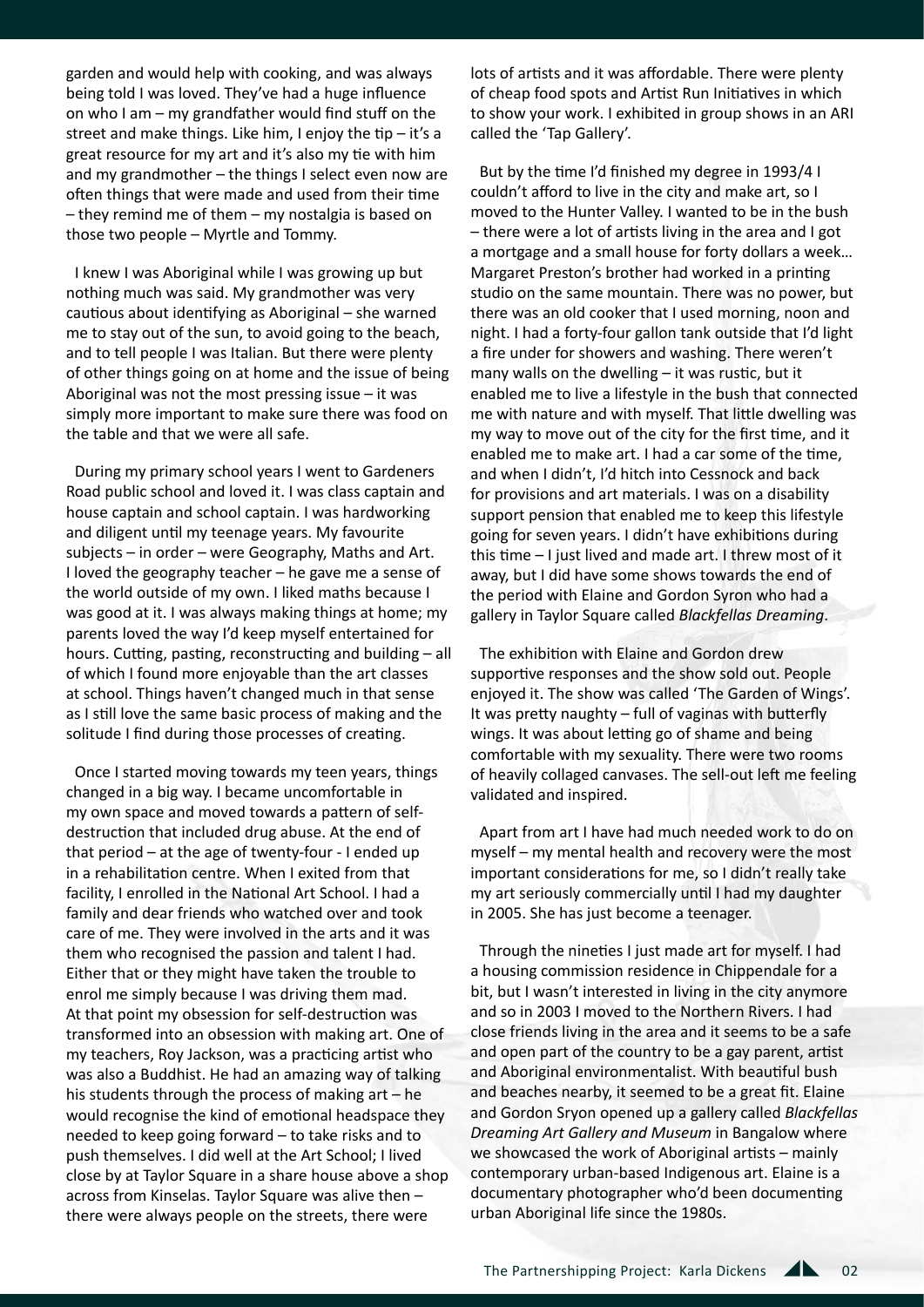There was a house attached to the gallery that I initially lived in, before buying a small house in Bangalow. It was here that my daughter was born. I took a few years off making art to devote to child rearing and to setting up the home. When my daughter was a toddler I was offered a show at Lismore Regional Gallery by then-Director Steven Alderton. I had been prepared to let go of making art at that time, as it didn't seem financially practical, but when the offer for a solo show was offered to me, I decided to have one more crack before becoming an adult and getting a real job. That solo exhibition at the Lismore Regional Gallery in 2007, was called *Loving Memory.* It was about the grief of losing a child and a close friend. I worked in sculpture and fabric and collages – the fabric element of my collages were particularly successful. The response was positive and uplifting and the opportunities that came out of it t again validated my role as an artist and reinforced the positive possibilities for me to make art and feed my daughter. From a financial point of view, I'd sold a few pieces, but the opportunities that came out of it, on a local as well as an interstate level, were the most important outcomes. Teaching, running workshops and inclusion in a number of group shows managed to keep me afloat, and demanded that I just keep on making art on a more-or-less daily basis.

I moved from Bangalow in 2007 to Goonellabah, an outer suburb that's close to the bush. I bought an old house with plenty of space to make art. I planted fruit trees and developing garden beds to feed both myself and daughter. Ever since I got off the streets and out of a cycle of drug abuse I've lived a frugal life where growing my own food has been helpful in a number of ways. My daughter Ginger who is now thirteen is very health-conscious and careful about what she eats, so the simple lifestyle we've taken up in order to survive has paid off in a number of positive ways.

I love the space to make work – I've got a roof – a safe space – and the foundation to be able to work away at buying a home gives me the sense of security I need. My work is therapy and often challenging and difficult, so the site of the home is very important to me. My daughter has been the major catalyst to continue with my work and to stay in one place. She is the source of my drive and inspiration.

Throughout my daughter's primary school years, I continued to make art and to support both of us. I've always been inspired by and aspired to the kind of life lived by grandparents – one that's honest and simple.

\_\_\_\_\_\_\_\_\_\_\_\_\_\_\_\_\_\_\_\_\_\_\_\_\_\_\_\_\_\_\_\_\_\_\_\_\_\_\_\_\_\_\_\_\_

#### **What makes where you live and work different? (to a metropolitan area/to other regions you've experienced?**

Growing up in Sydney I made a decision soon out of art

school that I was serious about following my passion in creating and making. At this time, I also realised that leaving the big smoke would be essential to live and work as an artist. Focusing on art seemed more important than the stress of funding city living. Regional NSW is affordable, beautiful and spacious.

## **What might make it difficult?**

I'm at a great stage in my practice where regional living only helps my work, there is a heathy interest in my work and I receive exciting opportunities which involve short trips away. I'm inspired in my studio working and as long as the internet stays contacted and I can find my phone I'm a happy camper.

## **Where do the other challenges lie?**

I don't get to see as much art as I would like to.

## **But are these challenges worthwhile?**

Social media softens the blow - as a single mother with a strong working practice I probably wouldn't get to see as many exhibitions as I imagine I would anyway.

# **And what kind of benefits are there?**

I have a great space to work in, that is more than affordable) - I'm inspired by the easiness of everyday life, the beauty of the country I live on and fresh air.

#### **Do you think your galleries and the artistic communities around them (the artists, designers, arts workers, volunteers) have shaped the local community? To what extent?**

Yes I do, yet in saying that I also believe that the lack of art community is important to the artist in the area. Nothing like the inspiration of real life and concerns to inspire.

## **Did you ever envision yourself living and working in a place like this?**

Yes I did but I definitely did not expect it to work as well as it does for me.

# **How does it feel now?**

It feels like a perfect fit, I'm inspired by the materials I have at my doorstep - (sourcing them in a city is near impossible) I make art, do housework - do a decent good parenting - rock a beautiful and yummy garden; all I need is here in the town of Goonellabah that next to nobody has ever heard of.

#### **What relationship does 'your' place have to the general scene in metropolitan-focused art in Australia?**

If you have been bush or out of the city for a decent amount of time and head into town - city slickers are attracted to your energy - it has a freshness and rawness that isn't found in built up areas. Just as they are attracted to people's energy I believe they feel the energy in the art. I know with my art more and more holds the essence of the bush and rural Australia whether that be in story, materials or both.